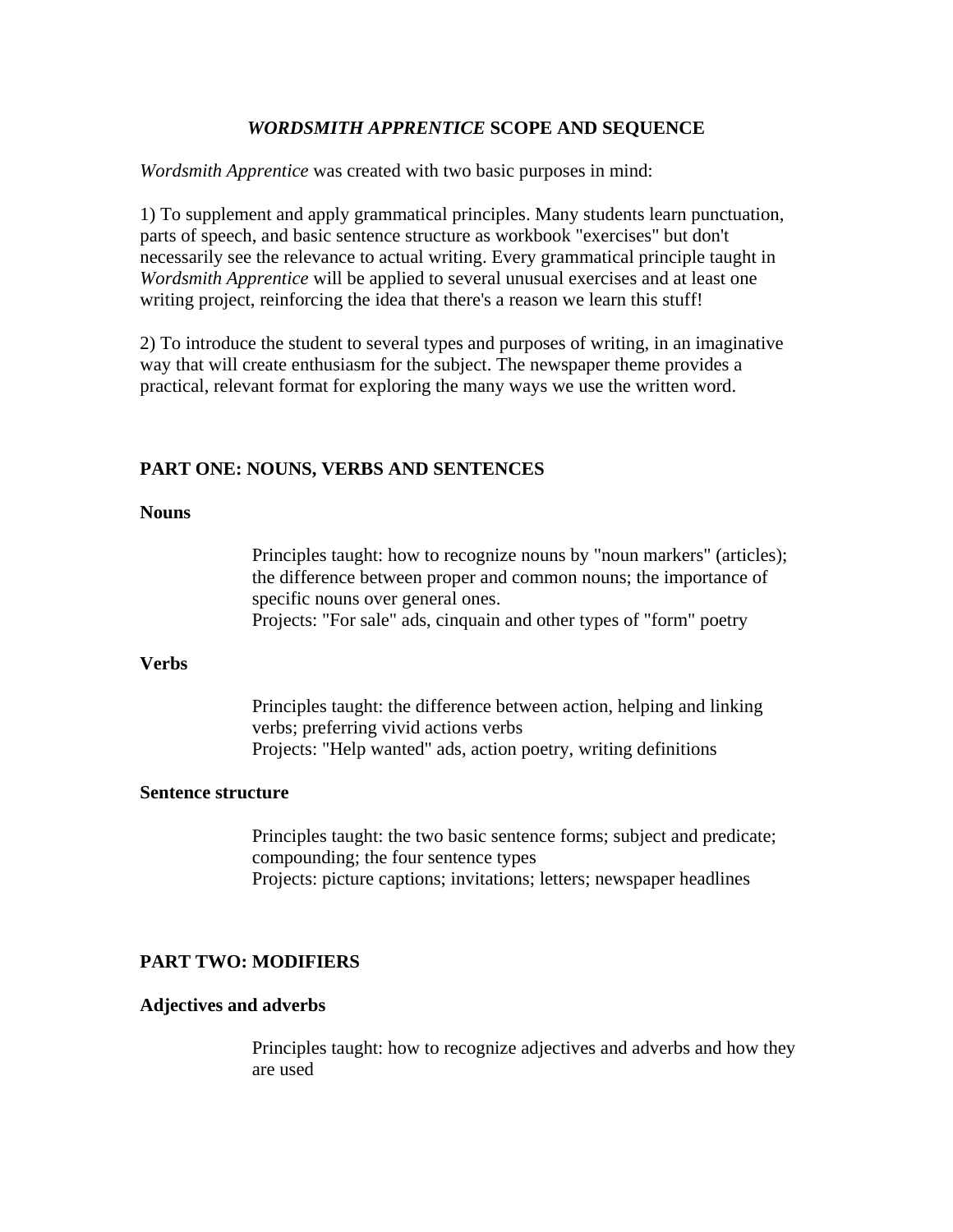Projects: games and word puzzles; diamante poems

#### **Prepositions**

Principles taught: what prepositions are and how they are used Projects: expanded picture captions, display ads, real-estate ads, travel writing, book reviews

#### **PART THREE: ORGANIZING AND REPORTING**

#### **Paragraphs**

Principles taught: recognizing topic sentences and sentences that don't belong; good organization Projects: recipe writing, household hints, writing synopses for movies and TV shows, organizing a contest

## **Reporting**

Principles taught: the five "W's" (who, what, when, where, why), plus "how" Projects: fictional and actual news stories

#### **Dialogue**

Principles taught: what dialogue is and how it is represented on paper Projects: comic strips

#### **Introductory sentences and paragraphs**

Principles taught: what makes an interesting "hook" Projects: writing original articles from pictures; interviews

#### **Fact and Opinion**

Principles taught: the difference between reporting and opining; steps to writing an opinion piece Project: editorials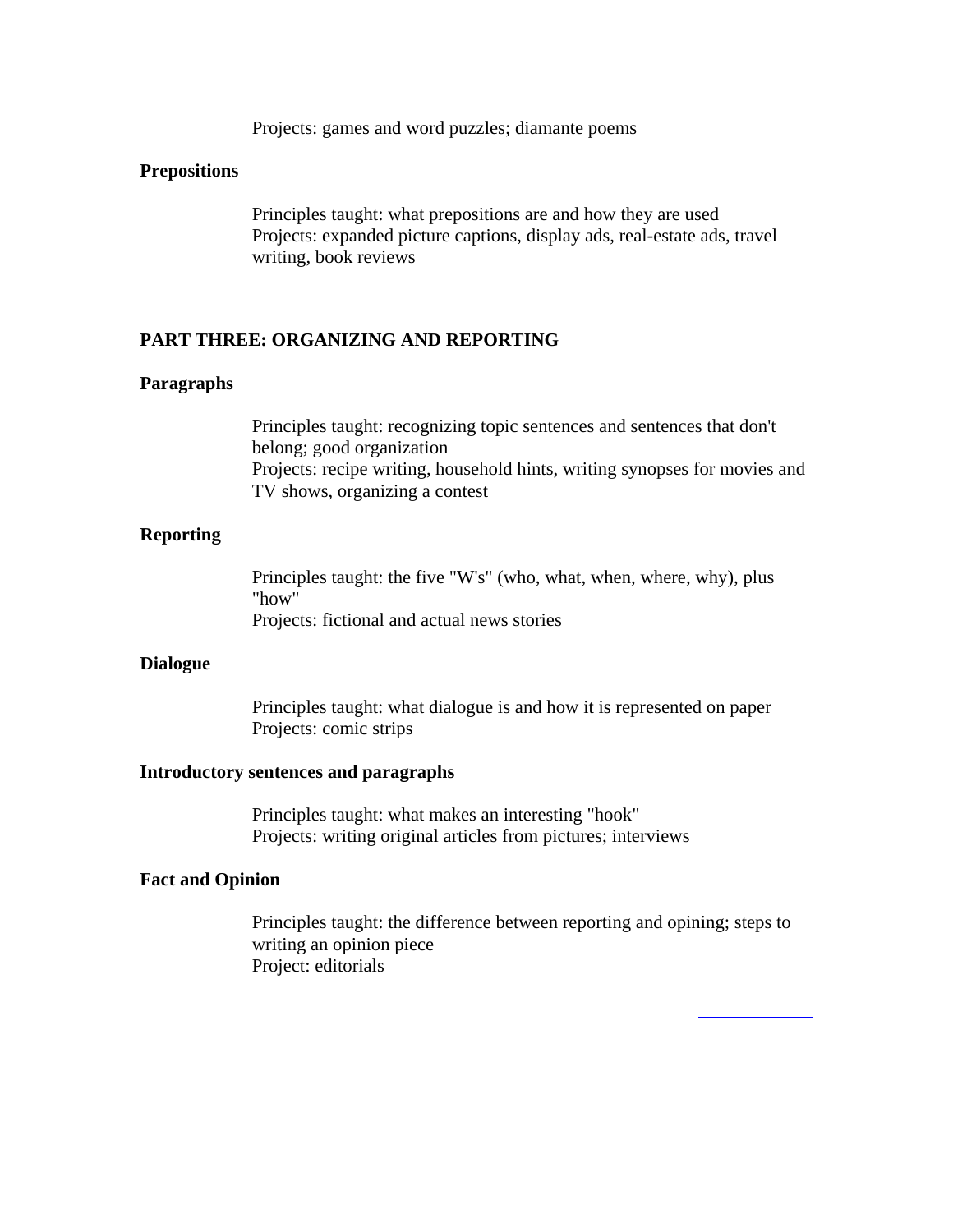# *WORDSMITH* **SCOPE AND SEQUENCE**

*Wordsmith* is written for young people who are just beginning to explore their experiences, feelings and responses. The purpose of the book is to develop confidence in self-expression, first by learning some basic techniques of effective writing, and second by discovering that their own experience contains plenty of material to write about. Some of the topics that *Wordsmith Apprentice* touches upon are addressed more systematically here. Parts One and Two contain exercises and short assignments to reinforce the principles taught. In Part Three, the student moves beyond exercises into longer assignments, developed according to an orderly process of thinking, organizing, writing, evaluating, and re-writing. Every chapter includes a "Just Imagine" exercise or assignment, where the student is encouraged to apply what she has just learned to an imaginary situation.

# **PART ONE: WORD GAMES**

### **Nouns**

Nouns as a major "building block" of language; preferring concrete and specific nouns over general ones; proofreading.

## **Verbs**

Verbs as the other "building block"; action and linking verbs; preferring strong action verbs over weak or linking verbs; using verbs to show emotion.

#### **Adverbs**

The function of adverbs; preferring strong verbs over weak verb/adverb combinations

## **Adjectives**

The function and variety of adjectives; the difference between descriptive and qualitative adjectives; over-use of adjectives

## **Prepositions**

The function of prepositions: to turn nouns into modifiers; the flexibility of prepositional phrases

## **Pronouns**

How pronouns are used; the pronoun-antecedent connection; avoiding confusion with pronouns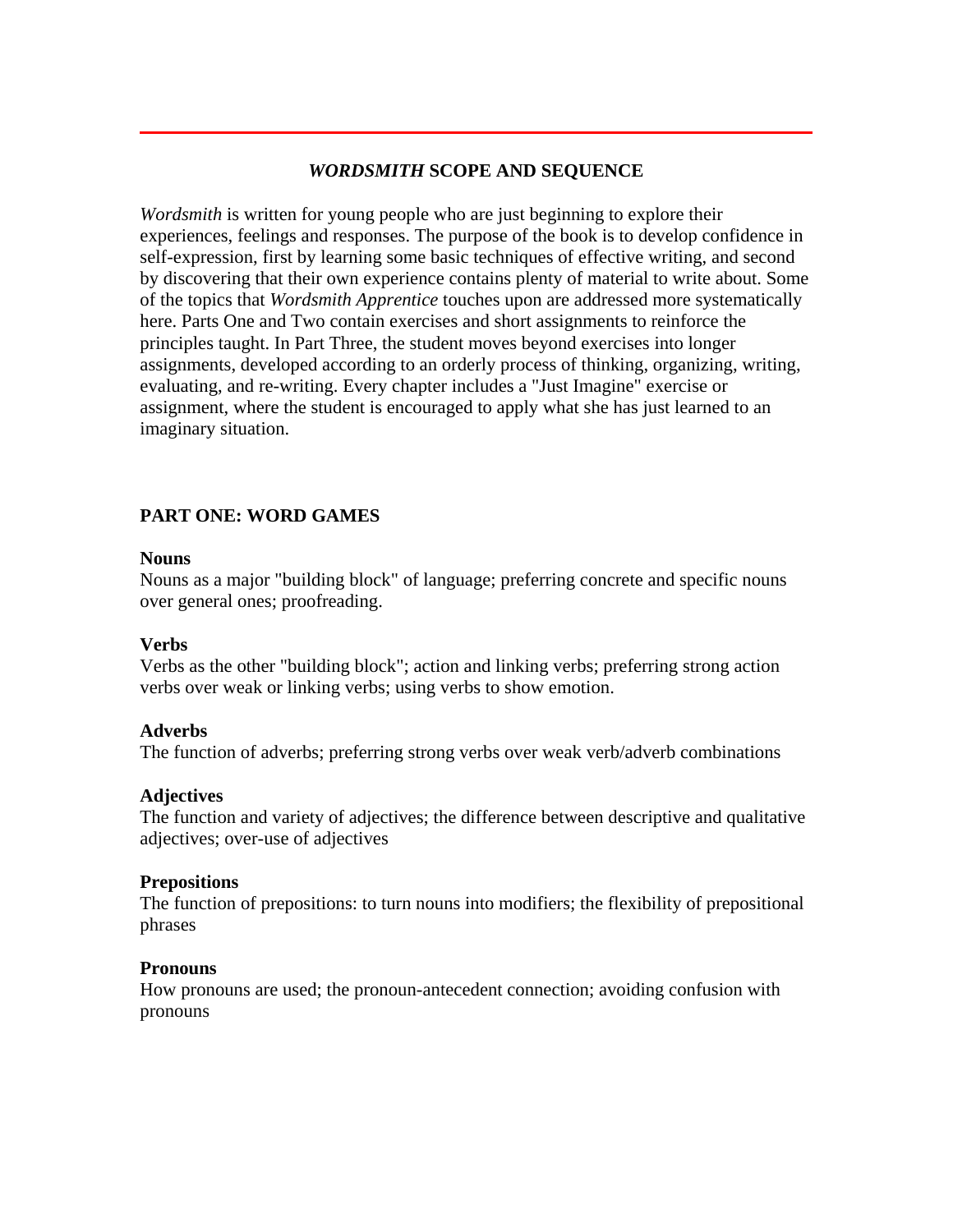# **PART TWO: BUILDING STRONGER SENTENCE**

## **Basic Sentence Structure**

Subjects and predicates; fragments

## **Successful Sentence Construction**

Common "weak" constructions and how to avoid them (particularly "it has" and "there is"; sentence transformation techniques; preferring active voice over passive

## **Making Connections**

Coordinating conjunctions; subordinating conjunctions; semi-colons

### **Combinations**

Combining sentences through appositives, relative pronouns, relative clauses, participles and participial phrases

# **PART THREE:** *NOW* **WE'RE WRITING!**

### **Exploring Sensory Experience**

The importance of the senses in connecting writer and reader; writing sensory poems

### **Figures of Speech**

What similes, metaphors and personifications are; how they are used

## **Special Places**

The use of sensory impressions in describing a place; first steps in revision

## **Describing a Person**

"Framing" a person at a particular time and place; descriptions of strangers and of people you know well

## **Narrative Writing I - Sequence and Detail**

Telling events in order; the use of sensory images and details

## **Narrative Writing II - Focus**

The importance of narrowing thoughts and impressions to a particular event; finding the focus and holding it; the difference between narrative and summary; writing about personal experiences; advanced revision

## **Dialogue**

What dialogue and how it is indicated; using dialogue to indicate character traits, add interest, and move the narrative along; speech tags and when to use them; interviews; radio plays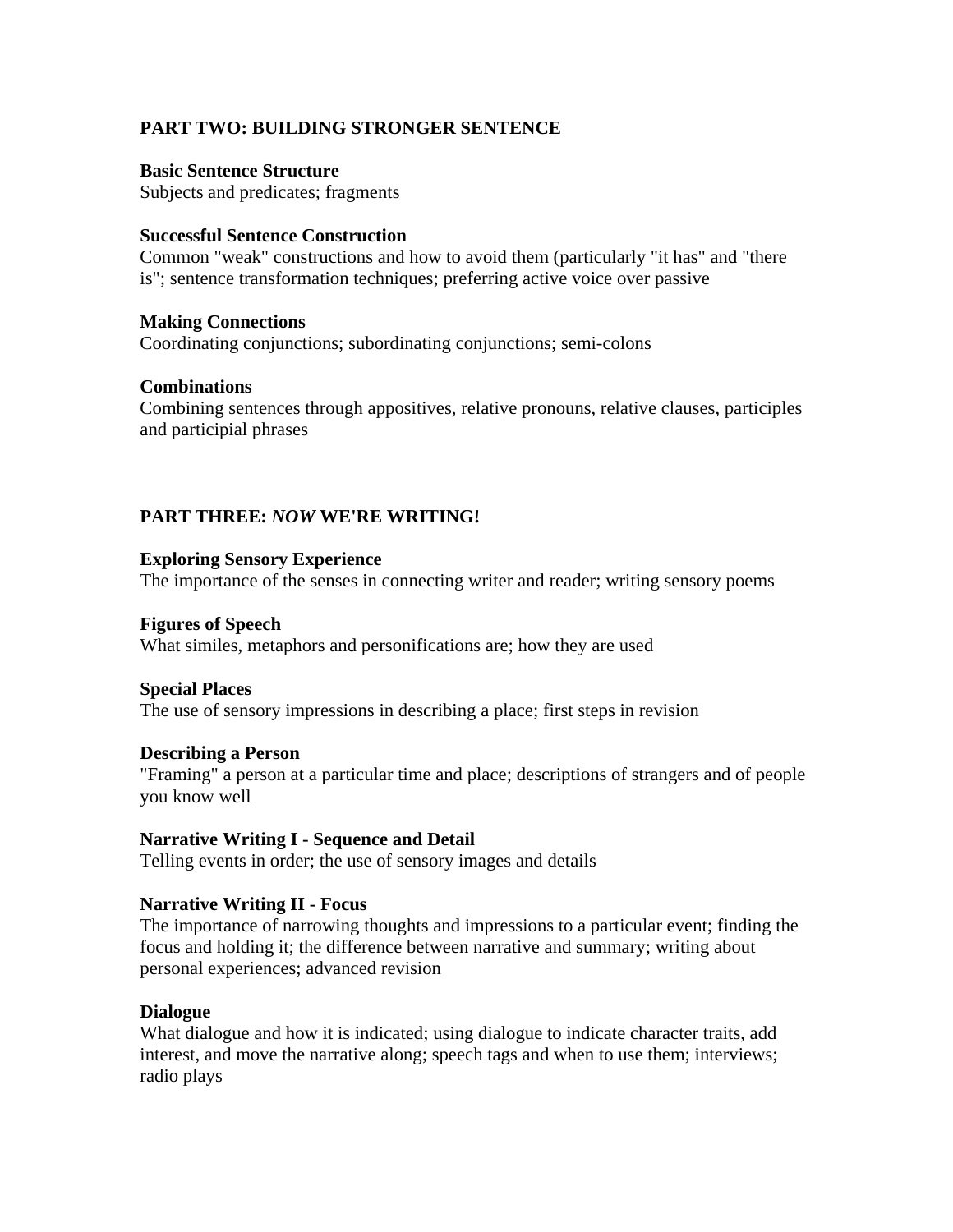## **Point of View**

First, second and third person; imagining and including other points of view in personal narratives

# **Story**

The difference between narrative and plot; basic story structure; re-interpreting personal experience as a story; effective opening sentences and paragraphs

**Final assignment:** incorporating word choice, strong sentence constructions, effective organization, sensory detail, dialogue, focus, and point of view, shape an incident from your life into a short story.

**APPENDICES:** How to Proofread; How to Revise; Action Verb List; Student examples; Four Review Quizzes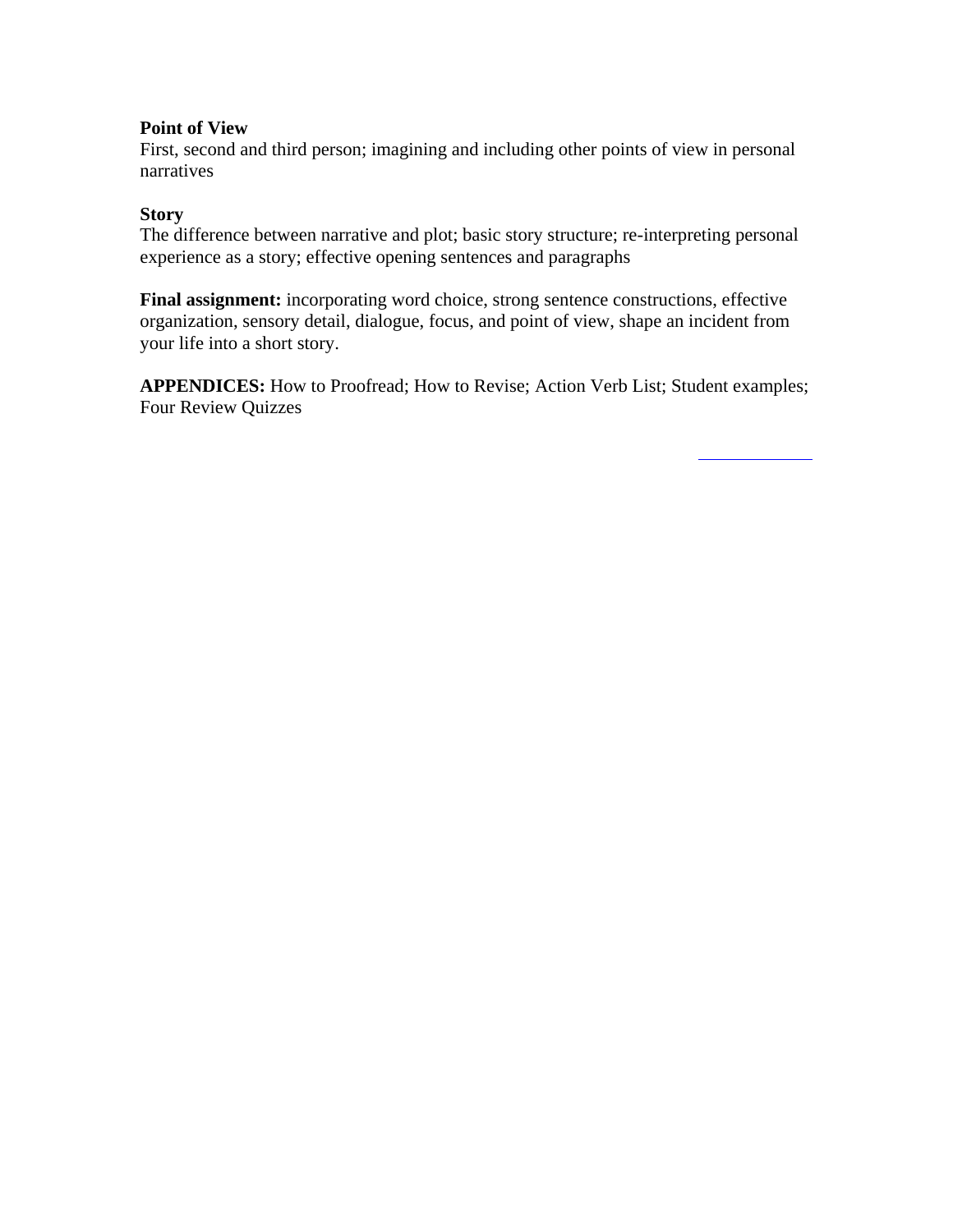# *WORDSMITH CRAFTSMAN* **SCOPE AND SEQUENCE**

The purpose of *Wordsmith Craftsman* is to prepare students for college and beyond, with an emphasis on writing and thinking skills that will be useful to them for the rest of their lives. The approach is a bit more structured and serious than the other two books, but still friendly and accessible. High school is the target grade level, but *Wordsmith Craftsman* can also serve as a complete college freshman composition course.

# **PART ONE: WRITING EVERY DAY**

**Take a Note** How to make notes to yourself and organize your time

# **Study Notes and Outlines**

The skill of note-taking and why it's important; taking notes from verbal and written sources; outlining

# **Personal Letters**

General outlines for thank-you notes, keeping-in-touch letters (and e-mails), fan letters, letters of support and letters of apology; *do's* and *don't's* for each type

## **Business letters**

Business letter etiquette and form; letters of complaint and request

## **Summaries**

What summaries are and how they are used; how to write a summary

## **Business Reports**

Writing in the business world, e.g. proposals, feasibility studies, market research; how to conceive, organize, and present a plan

# **PART TWO: LANGUAGE POWER**

# **Paragraphs**

Basic principles of the paragraph; four paragraph types; eight models of paragraph organization

# **Writing Techniques That Really Work!**

Using more and better verbs; preferring personal to impersonal forms; being specific; preferring active over passive; showing as preferred to telling; avoiding wordiness and